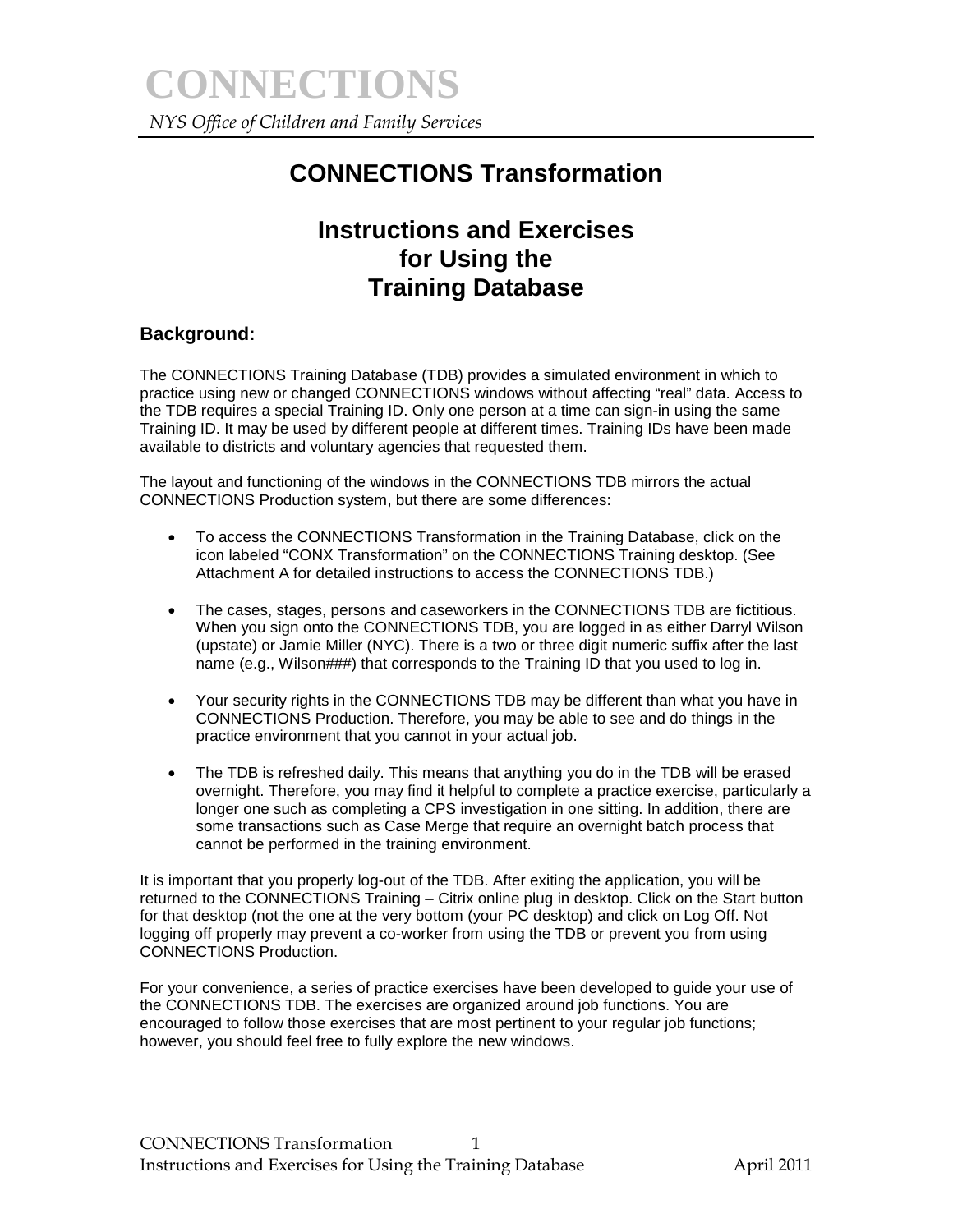### *NYS Office of Children and Family Services*

### **Practice Exercises**

**Please Note:** Because of limitations with the CONNECTIONS TDB, the new windows do not work with all of the stages contained on the workload. Therefore, you should avoid any stage with a 2003 or 2004 start date, unless specified in these instructions.

#### **All Casework Staff**

- Use the Personalization feature to modify the My Workload tab to your preferences. (Note, you may not be able to change the color scheme in the TDB).
- On your workload, use the filter function to narrow the list of stages that are displayed; note the effect on the counter on the bottom right of the grid. Continue to filter until a single stage is presented.
- On another window that has a grid (e.g., To-Do, events, search, person list), hide and reorder columns, re-sort columns and use the filter to display only desired records. Note that when the window is refreshed, the grid reverts to its default settings.
- On the My To-Dos tab (or another To-Do list):
	- o Select and review the details of a To-Do.
	- o Open a task To-Do and navigate to the task.
	- o Mark a To-Do as complete (remember, you cannot mark a Task To-Do as complete).
	- o Create a To-Do. If you create a To-Do from within an INV, FAD or FSS stage, use the Task Type field to designate the task associated with the To-Do.
	- o With a stage already open, navigate back to the My Workload tab, open another stage and open additional stage(s) and open at least one window in those stage(s).
	- o Then open the Windows Manager to view the stages and windows within those stages that you have open.
	- o Attempt to close all windows with the corresponding button. Note in particular what happens if you have a window open within the Child Protective Record Summary (CPRS), FSI, FSS or Foster Home Record Summary (FRS).

#### **CPS Investigation Staff**

- Select the Jean Hill, Lonnie Thompson, April Gray or Sue Miller INV stage on your workload, and perform the following tasks:
	- o Review the data on the sub-tabs contained on the CPS Intake window.
	- o Launch and view the Intake/ IRI and Prior Case Summary.
	- o Generate the Notice of Existence.
	- o View allegations already recorded by the SCR.
	- o Add allegations for one or more children; record the same details that pertain to date/time of incident and setting for multiple allegations at the same time.
	- o Record a substantiation value for multiple allegations; change the value for one or more substantiated/unsubstantiated allegation(s) to a blank value.
	- o Delete multiple allegations at the same time.
	- o Enter an invalid date in a date field to note the result.
	- o Record injury detail relating to at least one allegation.
	- o Complete the Investigation Action Questions.
- For the same or a different INV on your workload,
	- o Add a person to the stage. Use Joey Hamlin###. Navigate to the Case Summary in another case in your effort to determine if the person should be related to your INV; after adding the person, record required person detail, address, phone and role information as appropriate.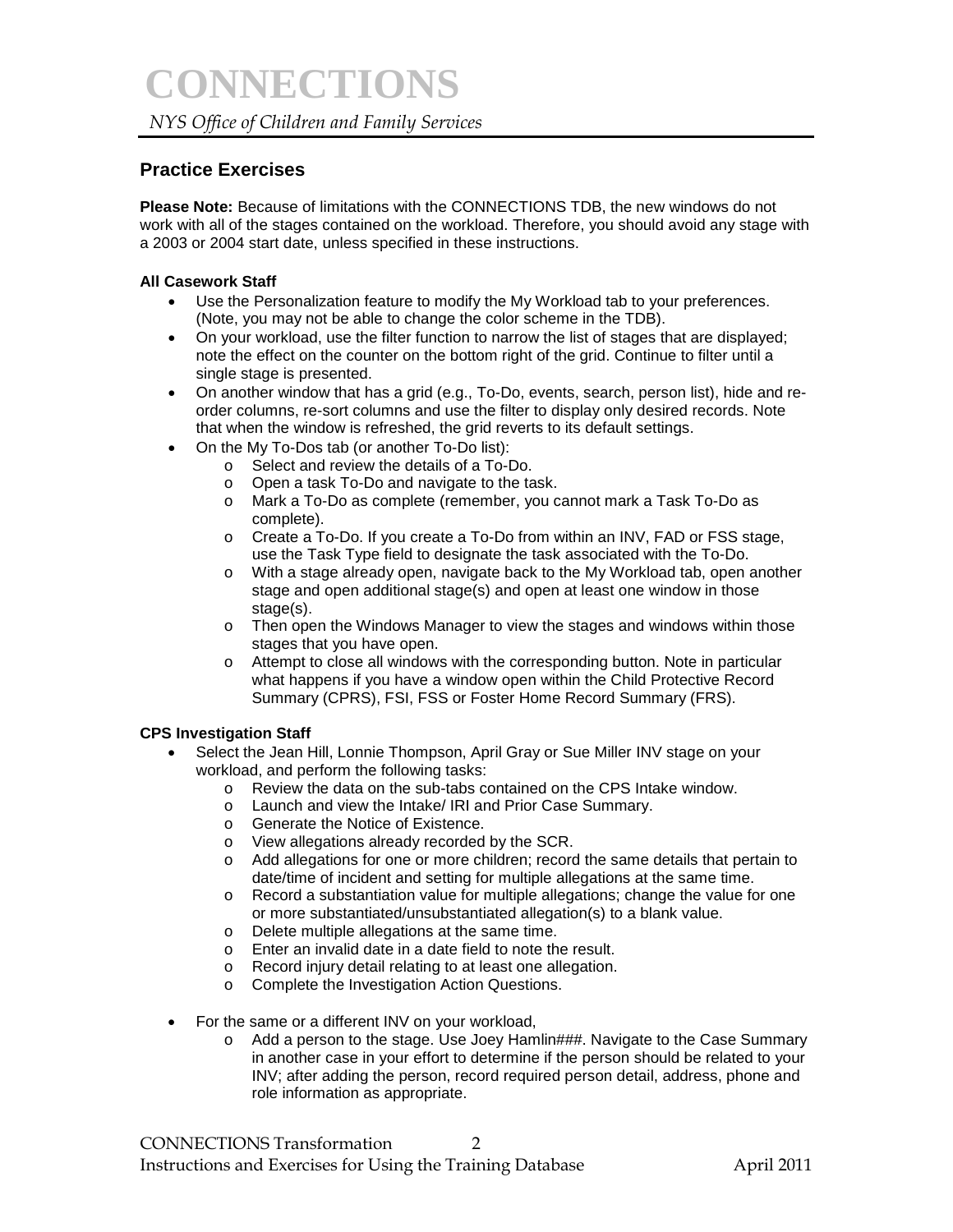**CONNECTIONS**

### *NYS Office of Children and Family Services*

- o Navigate to the details of a stage in which you have an implied role; use Joey Hamlin### (who you added to your stage) to review the CPRS in the other stage.
- o Change the primary address and phone information for the family.
- o For an existing person in the stage, update person detail, address, phone, alias, and/or role information.
- o Create an FSI prior to determination and make note of the resulting addition of the FSI on your workload.
- For a different INV on your workload,
	- o Attempt to submit the investigation for approval; make note of the single message listing all the investigation tasks that still need to be completed.
	- o Complete remaining tasks to conclude the investigation.
	- o Select an **Open for Services** closure reason and make note of the resulting addition of the FSI on your workload. There is no change to the FSI windows, however, if you complete and progress the FSI, make note of the addition of the FSS on your workload.
	- o Complete the *Investigation Conclusion* window and save and submit it.
	- o Produce the Notice of Indication and mandated reporter letters.
- ACS DCP Only: select an INV stage on your workload that has a number value or asterisk (\*) in the HPF column. Navigate to the *High Priority Factors* window and to the High Priorities Factors Report.

#### **Preventive Services, Foster Care and CPS Ongoing Services Staff**

- Generate an FSI.
	- o Complete the FSI
	- o Launch and view the FSI Face Sheet.
	- o Progress it or send it to the local district for approval.
- Select an FSS stage on your workload and use links in the NAVIGATION PANE to explore the corresponding windows.
	- o Note what occurs when you navigate directly to Progress Notes in an FSS and then close the window.
- For the same or a different FSS on your workload:
	- o Access the Person List from the workload, view details about the person.
	- o Enter an alias (AKA Name) for the person.
	- o Complete a task that requires your supervisor's approval (e.g., FASP) and submit an approval To-Do.

#### **FAD Staff**

- Initiate the creation of a new FAD Home complete the process for opening the home and submit to your supervisor for approval.
- Select the Angela Jarrett or Barbara Holmes FAD stage and perform the following tasks:
	- o Add persons to the home and enter appropriate demographic information about those persons.
		- o Enter Medical and Fingerprint information
	- o Launch a Home Study
	- o Change the Home Name
	- o Update Training Information for one of the parents of the home
	- o Generate Certificate and Approval Letter
	- o Generate a FAD Report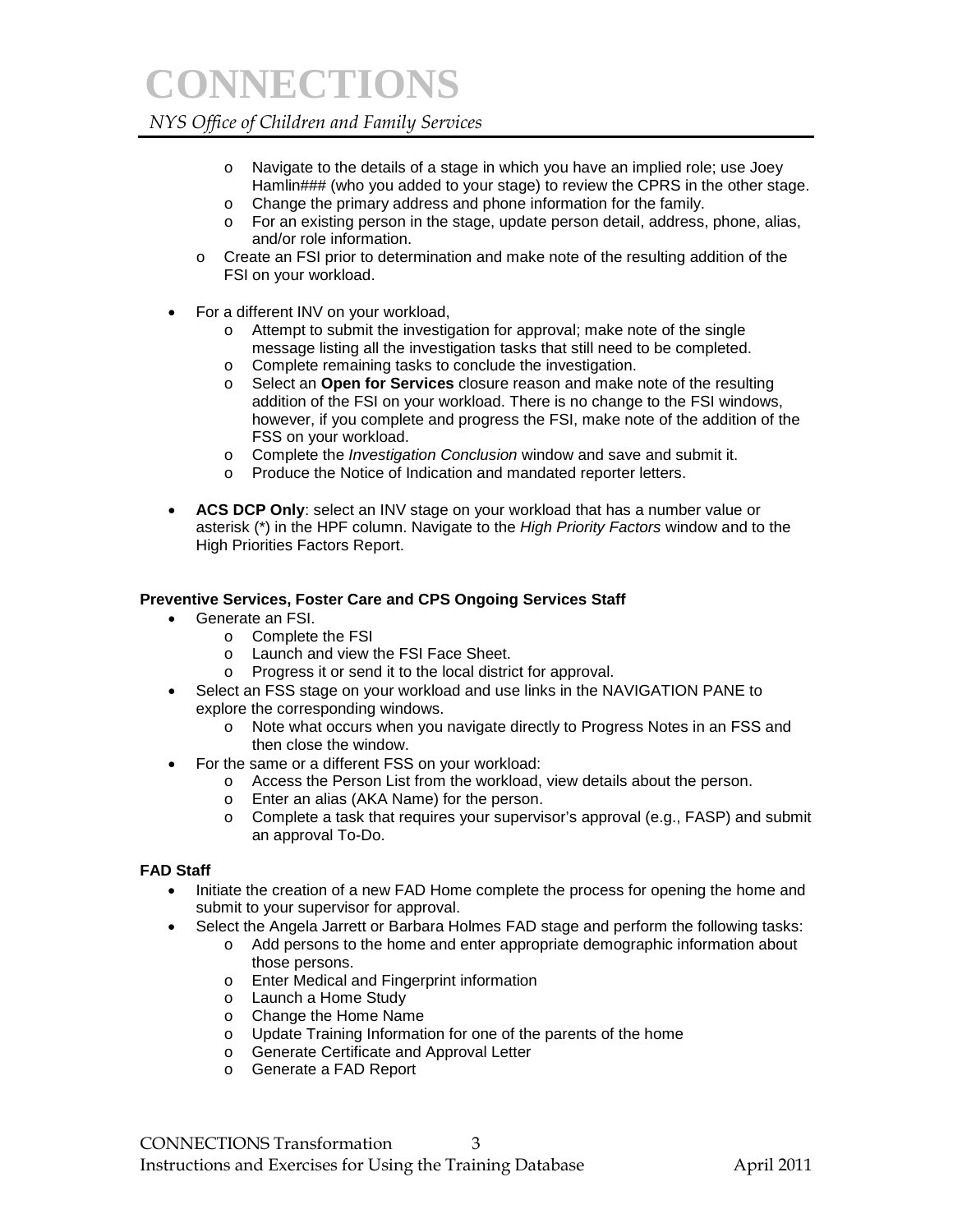# **Attachment A**

## **Instructions for Accessing the CONNECTIONS Training Database**

1. Right click on the Citrix Icon. The Citrix Icon can be found in lower right hand corner of your desktop. If you are logged onto CONNECTIONS, log off by clicking on the Log Off command.

| Desktops<br>Application Refresh                                                                       |  |
|-------------------------------------------------------------------------------------------------------|--|
| Log Off<br><b>Reconnect Online Sessions</b><br><b>Disconnect Online Sessions</b><br>Connection Center |  |
| Change Server<br>Options<br>Exit                                                                      |  |

2. Right click again on the Citrix Icon. Click on the Log On link. The Citrix online plug-in window will open.

| Windows<br>Username<br>Password<br>hsen<br>Domain |  |  |  |
|---------------------------------------------------|--|--|--|
|                                                   |  |  |  |
|                                                   |  |  |  |
|                                                   |  |  |  |
|                                                   |  |  |  |
|                                                   |  |  |  |

3. In the Username field, enter the Training ID. In the Password field, enter Train123 (The password is case sensitive). Click the OK button.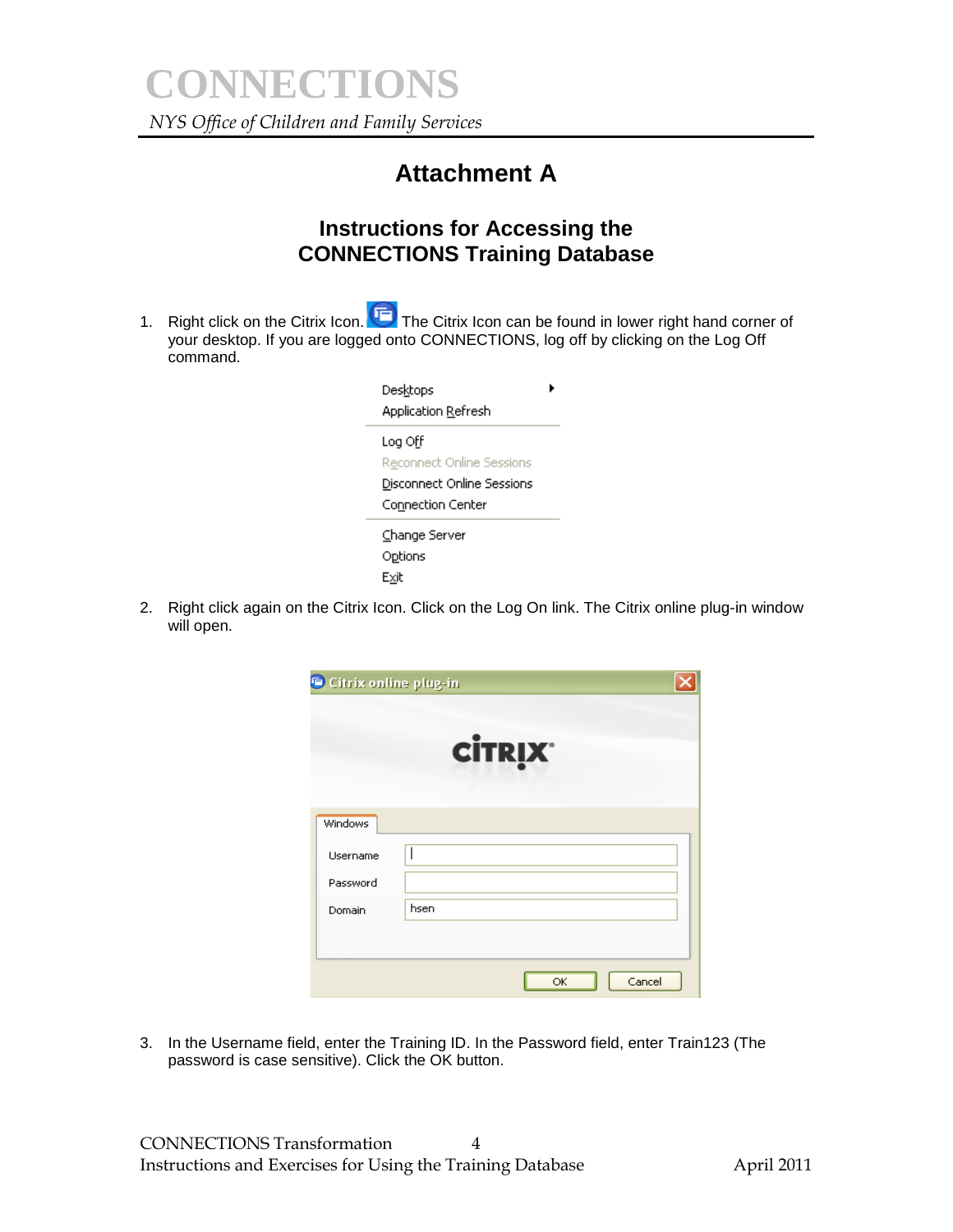4. Right click on the Citrix Icon. Click on the Desktops command, a fly out window will appear. Click on CONNECTIONS Training.

| CONNECTIONS Training<br>CONNECTIONS Desktop | <b>Desktops</b><br>Application Refresh                             |
|---------------------------------------------|--------------------------------------------------------------------|
|                                             | Log Off<br>Reconnect Online Sessions<br>Disconnect Online Sessions |
| E                                           | Change Server<br>Options<br>Exit                                   |

- 5. Read the security message and click the OK button.
- 6. Click on the HSEN icon:



The ID # that appears here will match your Training ID. It will be a DU for upstate and IL for NYC.

7. On the Log-in screen, enter Train123 (This password is case sensitive)